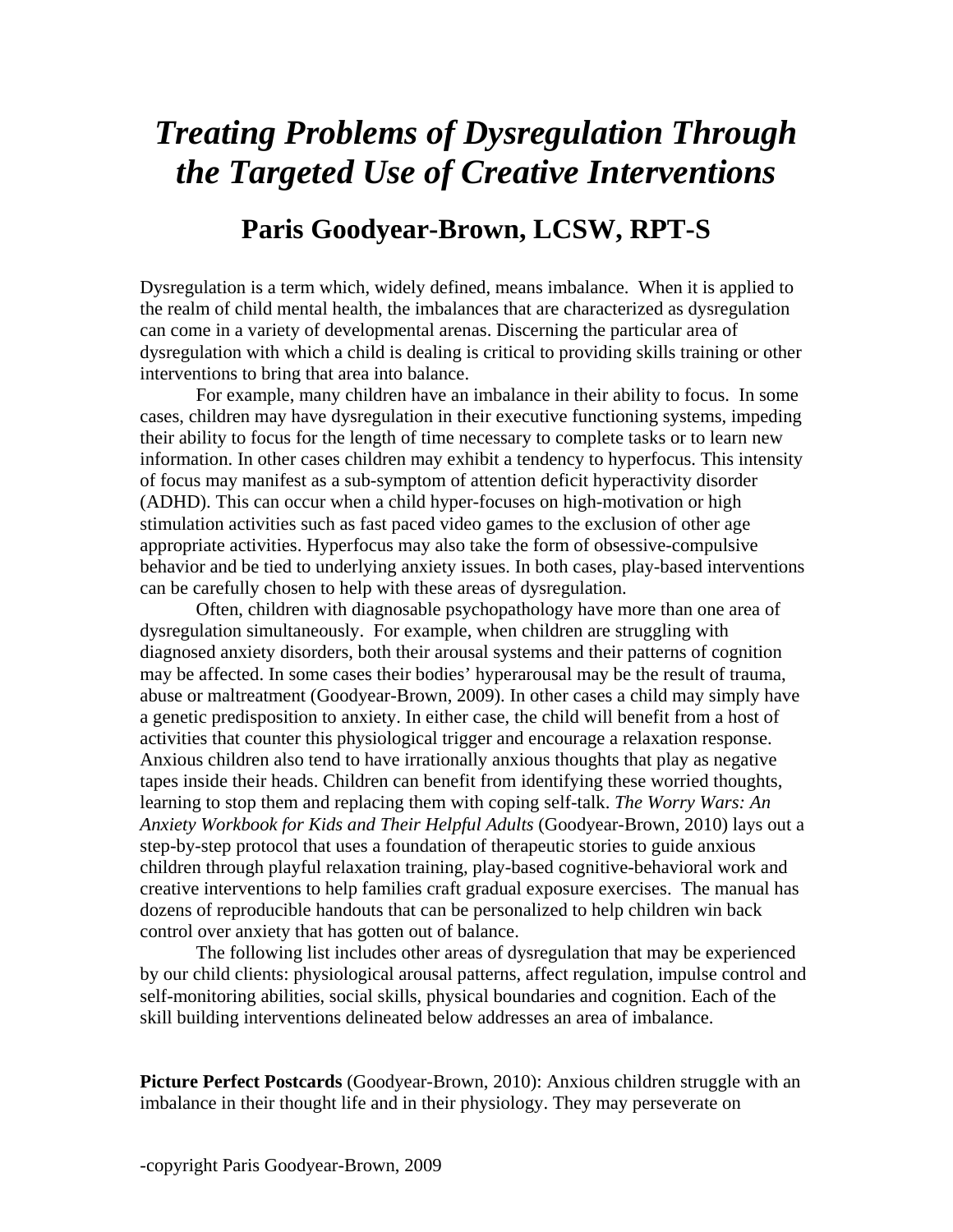worrisome content and may need directive help in shifting their focus to more pleasant stimuli. *The Worry Wars* contains a reproducible postcard and child friendly instructions that encourage children to imagine a place where they would like to vacation. On the front of the postcard they draw a picture of this place and on the back of the postcard they write two or three lines describing their vacation spot to a special person. This postcard template can be reproduced multiple times for the same child, so that an entire repertoire of safe, fun places could be generated for use in guided imagery or other relaxation exercises.

**The Twizzler Test** (Goodyear-Brown, 2002): Dysregulated children often have problems with physical boundaries. In this intervention, the therapist uses Twizzlers candy as a fun, appealing measuring stick. The child is introduced to a variety of scenarios. The question, "How many Twizzler lengths would you want between yourself and a…?" is asked about four different scenarios including 1) a family member, 2) a good friend, 3) someone in the grocery store line, and 4) someone in a dark parking lot at night. The child is asked to decide how many Twizzler lengths would represent an appropriate distance between people in each scenario. The best part of the intervention is that the answer is always "it depends" and invites the child to explore the nuances of boundaries between himself and others.

**Take Your Temperature** (Goodyear-Brown, 2005): One of the areas in which the dsyregulated child manifests deficits is in the area of affect regulation. While many playbased interventions are available for use in building emotional literacy (Goodyear-Brown, 2002, 2005) this activity is non-verbal and therefore appeals to children who are resistant to talking about their feelings. The therapist presents the child with a toy doctor's kit. Inside the kit are tongue depressors. On each tongue depressor, the therapist has written a feeling word (when working with pre-verbal children a feeling face sticker can be substituted). The child is invited to pull out the tongue depressors that represent how he or she is feeling today, thereby taking her emotional temperature.

**Anger Freeze Role Plays**: Anger management techniques comprise another skill set in which dysregulated children need training. This intervention, best done in a group or family setting, focuses on the physical cues of anger. One person is asked to stand in the middle of the group and talk about a situation that made him or her angry. The first person to notice a physical sign of anger (i.e., clench fists, gritted teeth, etc.) says "freeze" and gets to describe the anger cue that was noticed. The game continues until everyone has had a turn to be in the center.

**The Big One** (Goodyear-Brown, Riviere & Shelby, 2004): This tried and true intervention uses bubbles and is invaluable in helping the dysregulated child decrease physiological arousal. This stress reduction exercise begins by having the therapist demonstrate a series of bubble blows. On the first try, the therapist takes a quick, shallow breath and is unable to generate many bubbles. On the second try, the therapist takes a deep breath in but blows out really quickly, generating lots and lots of little bubbles. On the third try, the therapist takes a deep breath in and blows out very slowly, creating one giant, steadily expanding bubble. Young children engage easily in this activity and are